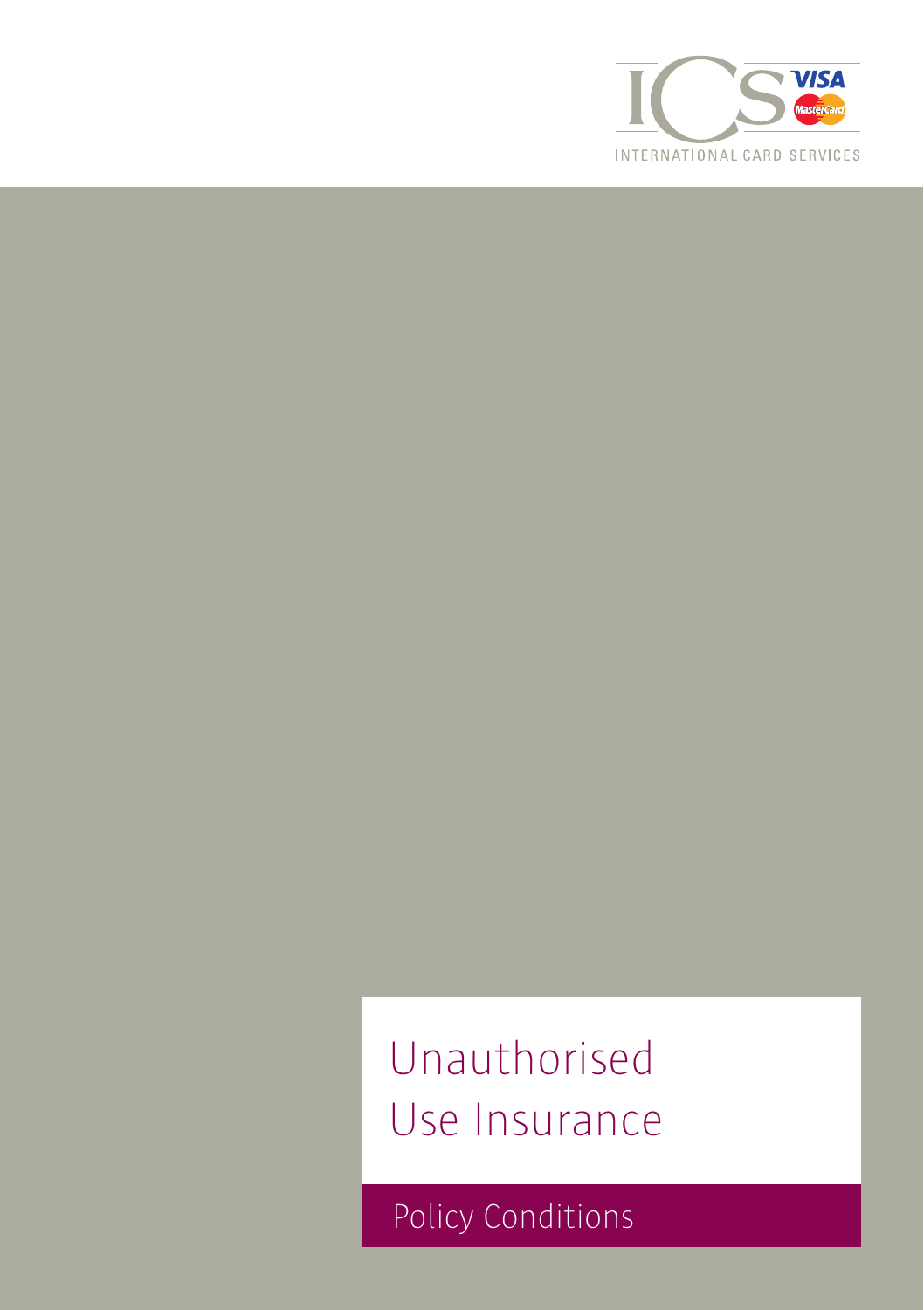# Points of attention

## **Purpose of the Insurance**

The purpose of this insurance is to provide cover for those unauthorised expenses incurred by the holder of a Business Card that cannot be recovered from the Cardholder in question by the business. Business Card means a credit card for business purposes, issued by International Card Services BV (ICS).

## **Complaints procedure**

If you have a complaint, Chubb European Group SE would like to hear from you and will do its utmost to find a solution together with you. Complaints and disputes relating to this agreement can be submitted to: Chubb, Marten Meesweg 8, 3068 AV in Rotterdam or by email at info.benelux@chubb.com. If the insurer's decision does not satisfy the insured party, it may apply to (within three months):

The Dutch Institute for Financial Disputes (Kifid) PO Box 93257 2509 AG The Hague Tel: 0900 - 355 22 48 or via www.kifid.nl

To submit a complaint with Kifid, you must first register on www.mijnkifid.nl.

You can also submit the complaint directly to the civil court, without having to go through the procedure of the Dutch Institute for Financial Disputes (Kifid).

This policy document is governed by Dutch law and any dispute will be submitted to the exclusive jurisdiction of the Dutch court.

## **Privacy regulations**

## REGISTRATION OF PERSONAL DATA

Chubb European Group SE uses personal data provided by you to us to accept and administer this insurance, including any resulting claims. The data collected includes basic contact details such as your name, address and policy number, but may also include more detailed information (for example, your age, medical data, financial situation or claims history) in so far as this is relevant to the risk to be insured, the services to be provided or the services or claims you may wish to make. Chubb European Group SE is part of a global group of companies and your personal data may be shared with group companies in other countries, to the extent necessary to provide coverage for your policy or to store your data. Chubb European Group SE also uses authorised service providers, who have access to your personal data subject to our instructions and control.

You have a number of rights with respect to the personal data you have provided, including rights of access and, in certain cases, the right to erasure and deletion. In this section, Chubb European group SE has briefly explained how they use your personal data. For more information, we strongly recommend that you consult the General Privacy Policy, which can be viewed here: www.chubb.com/benelux-nl/footer/privacy-policy.aspx. You can always ask Chubb European Group SE for a paper copy of the Privacy Policy by sending an email to dataprotectionoffice.europe@chubb.com. When processing personal data within The Netherlands, Chubb European Group SE also adheres to the Code of Conduct for the Processing of Personal Data of the Dutch Association of Insurers, which you can consult via the website of the Dutch Association of Insurers, www.verzekeraars.nl, or which you can request from the Dutch Association of Insurers, PO Box 93450, 2509 AL The Hague, telephone +31 (0)70 - 3 338 500.

#### **Contact details**

If you would like information about a claim you have submitted, please contact the claims department of Chubb European Group SE, at beneluxclaims@chubb.com or +31 (0)10 2893 545.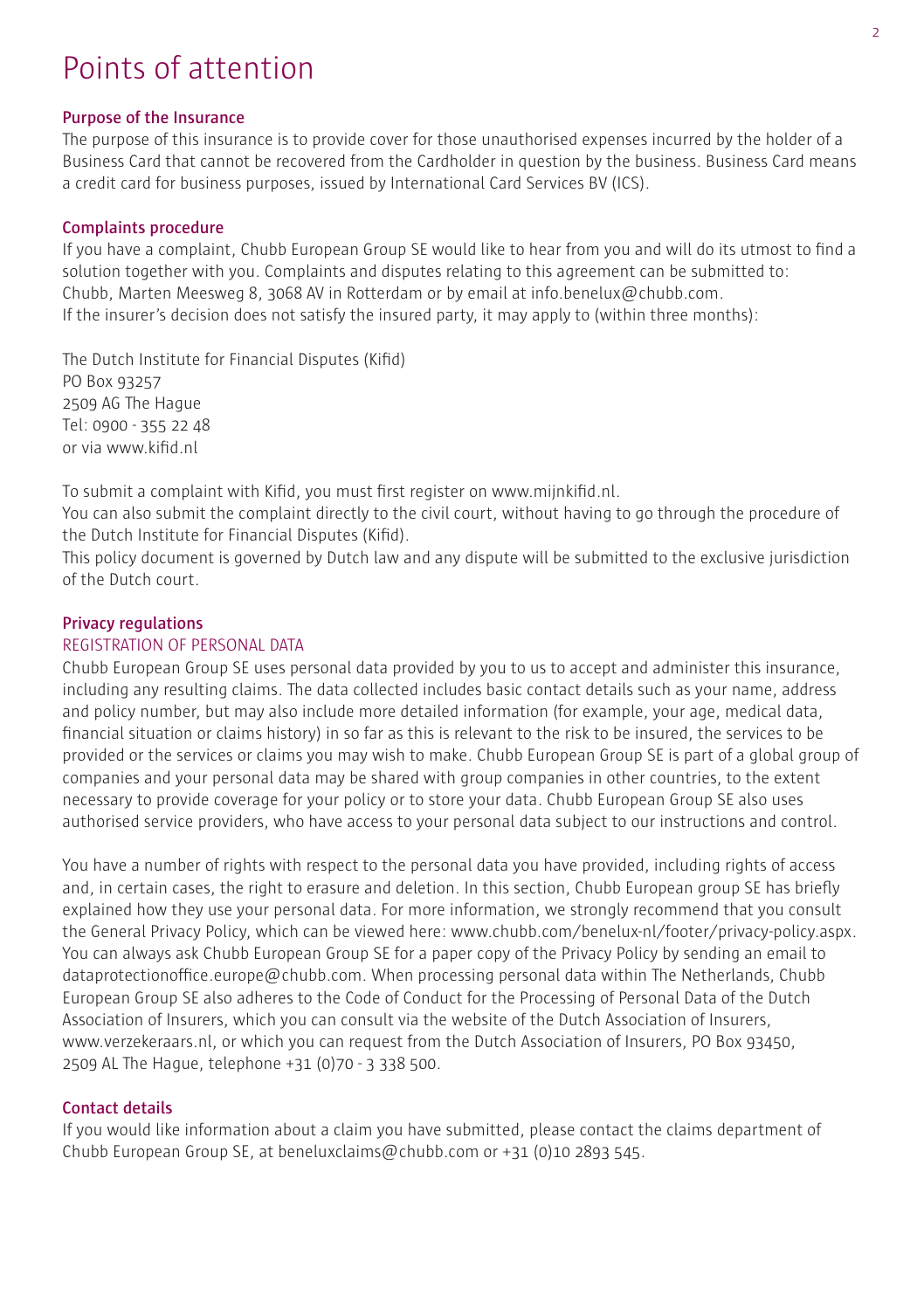Chubb European Group SE Marten Meesweg 8 3068 AV Rotterdam Register Rotterdam 24353249 Customer service: 0800 225 5223

# **Headquarters:**

La Tour Carpe Diem, 31 place de Corolles, Esplanad Nord, 92400 Courbevoie, France

# **1. Insured party**

Insured: the company where the business Cardholder is employed.

## **2. Insurer**

Chubb European Group SE is a company incorporated under the French Insurance Code (Code des Assurances) with registered number 450 327 374 RCS Nanterre. Registered office: La Tour Carpe Diem, 31 Place des Corolles, Esplanade Nord, 92400 Courbevoie, France. Chubb European Group SE has a fully paid-up share capital of €896,176,662 and is subject to supervision by the 'Autoritéde Contrôle Prudentiel et de Résolution (ACPR) 4, Place de Budapest, CS 92459, 75436 PARIS CEDEX 09. European Group SE, branch in the Netherlands, Marten Meesweg 8, 3068 AV Rotterdam, is registered with the Chamber of Commerce Rotterdam under number 24353249. In the Netherlands it is also subject to the supervision of the Financial Markets Authority (AFM).

## **3. Insured period**

The insurance will be in effect for the term of the insurance period, as specified in the policy schedule. This insurance does not cover pre-existing risks and run-off risks. Claims are dealt with only, if the damage was caused within the insured period.

#### **4. Expenses covered**

- a. All expenses that do not qualify as business expenses, i.e. expenses exclusively incurred by the Cardholder for his own benefit and not for the benefit of the insured party, noting that in the event of the Cardholder disputing whether certain expenses were incurred for private or for business purposes, the amount in question will be regarded as business expenses if they have benefited the business either directly or indirectly.
- b. All expenses qualifying as business expenses, i.e. expenses that have been incurred by the Cardholder for the benefit of the insured party and that have been reimbursed to the Cardholder by the insured party, but have not been paid to International Card Services BV (ICS) by the Cardholder

#### **5. Insured amount**

A maximum of  $E$ 15,000 per event, with a maximum of  $E$ 50,000.

# **6. Excess**

€50 per event.

# **7. Exclusions**

No cover is provided by the insurer for:

- a. Expenses incurred by owners, elected directors, partners, major shareholders or non-employees of the insured party.
- b. Expenses incurred for the payment of fixed penalties and fines.
- c. Expenses incurred by means of a lost or stolen Business Card for the account of a business that has been declared bankrupt or insolvent.
- d. Expenses incurred by a Cardholder following termination of employment with the insured party.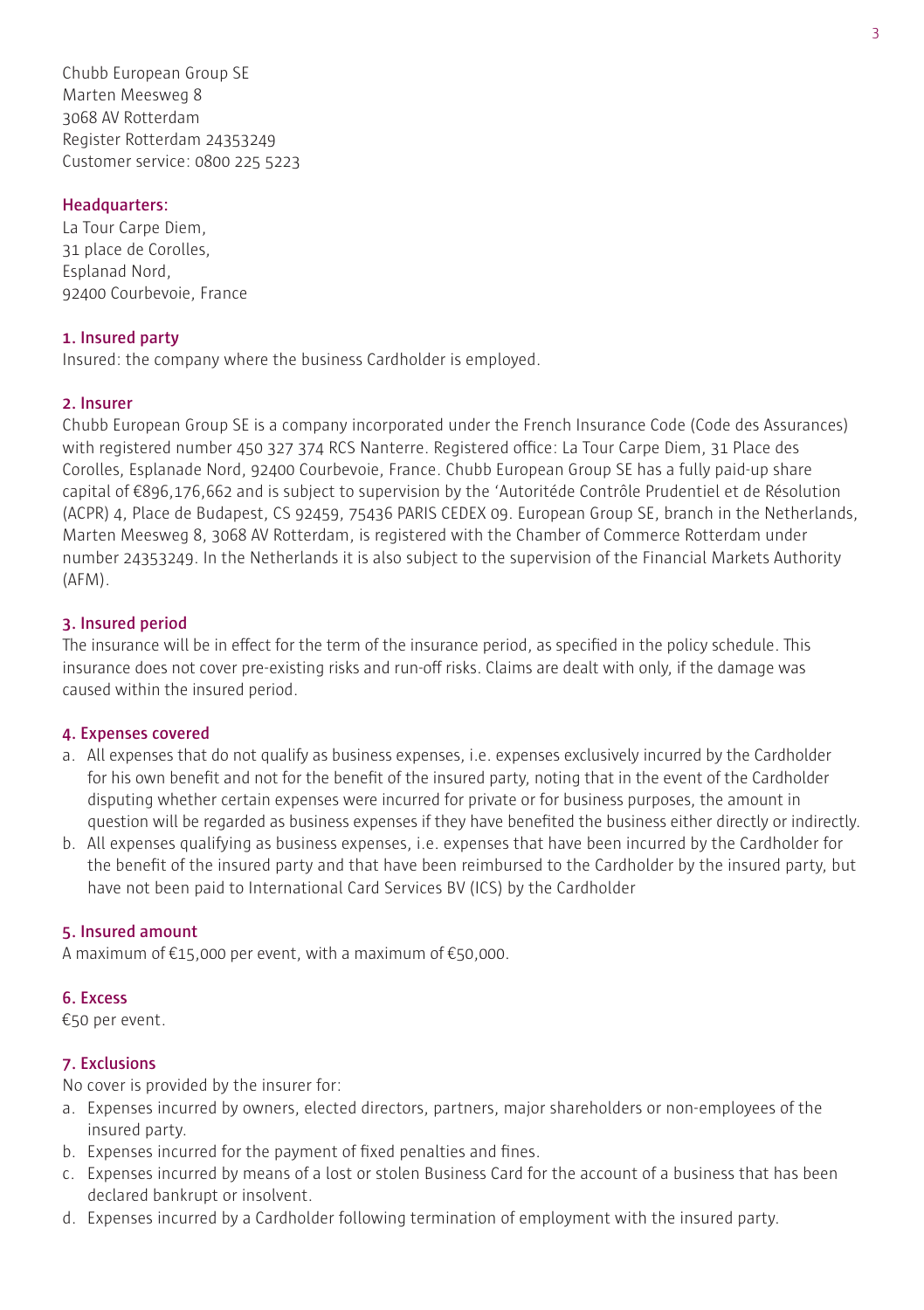- e. Expenses incurred as a result of intent on the part of the insured party or with the consent of the insured party.
- f. Expenses incurred within the context of criminal offences, or attempted criminal offences, deliberately committed or taken part in by the insured party and the Cardholder jointly.
- g. Expenses incurred as a result of non-performance of obligations in the event of damage. No cover is provided by the insurance if one or more obligations have not been performed by the insured party, as a result of which the insurer's interests have been harmed.
- h. Expenses resulting from the fraudulent provision of information. Any entitlement to payments shall be cancelled if fraudulent information is provided by the insured party and/or facts are misstated.

# **8. Obligations in the event of damage**

- a. The insured party shall make every possible effort towards retrieving the Business Card from the Cardholder.
- b. In the event of unauthorised use involving fraud, the insured party must report this to the police.
- c. The insured party shall make every possible effort towards recovering the amount of the unauthorised expenses from the Cardholder.
- d. In the event of loss, theft, misuse or forgery of a Business Card (and/or PIN code) the insured party shall inform Chubb of this immediately after such has been discovered.

As soon as the insured party is aware or should be aware of an event that could lead to an obligation for Chubb European Group SE to pay compensation, he or she must report that event to Chubb as soon as possible and send Chubb a fully completed claim form signed by the insured party. The claim form can be completed at www.chubbclaims.nl. You can also send an email to: beneluxclaims@chubb.com.

Except in cases of loss not involving misuse, the police must also be notified immediately. If the insured party suspects that these facts have taken place or are likely to take place, the insured party shall at once report this by way of the hotline designated for that purpose by ICS. Immediately after having received such a report, ICS will take appropriate measures to prevent any misuse, or further misuse. The insured party shall at once send ICS a written confirmation of the report. Any confirmation shall state the date, time and location of the report.

- e. In the event of loss, theft, misuse or forgery of a Business Card (and/or PIN code) the insured party shall inform Chubb of this immediately after such has been discovered.
- f. If the insured party suspects that a Cardholder is making unauthorised use of the Business Card, the use of the Business Card must be blocked at once.
- g. If unauthorised use is actually made of the Business Card, it must be blocked at once.
- h. In the case of fraud, the person committing the fraud will be excluded form the insurance scheme with immediate effect.
- i. The insurer reserves the right to demand the return of any items purchased without authorisation.
- j. If such is possible, the insured party is obliged to recover the damage from the Cardholder.

# **9. Payments**

Payments will be made direct to the insured party. All payments are made in Euros.

# **10. Claims**

Claims must be filed with Chubb at once, but not later than 30 days from the date of the report of the unauthorised use via www.chubbclaims.nl, by sending an email to beneluxclaims@chubb.com or by calling +31 (0)10 2893 545.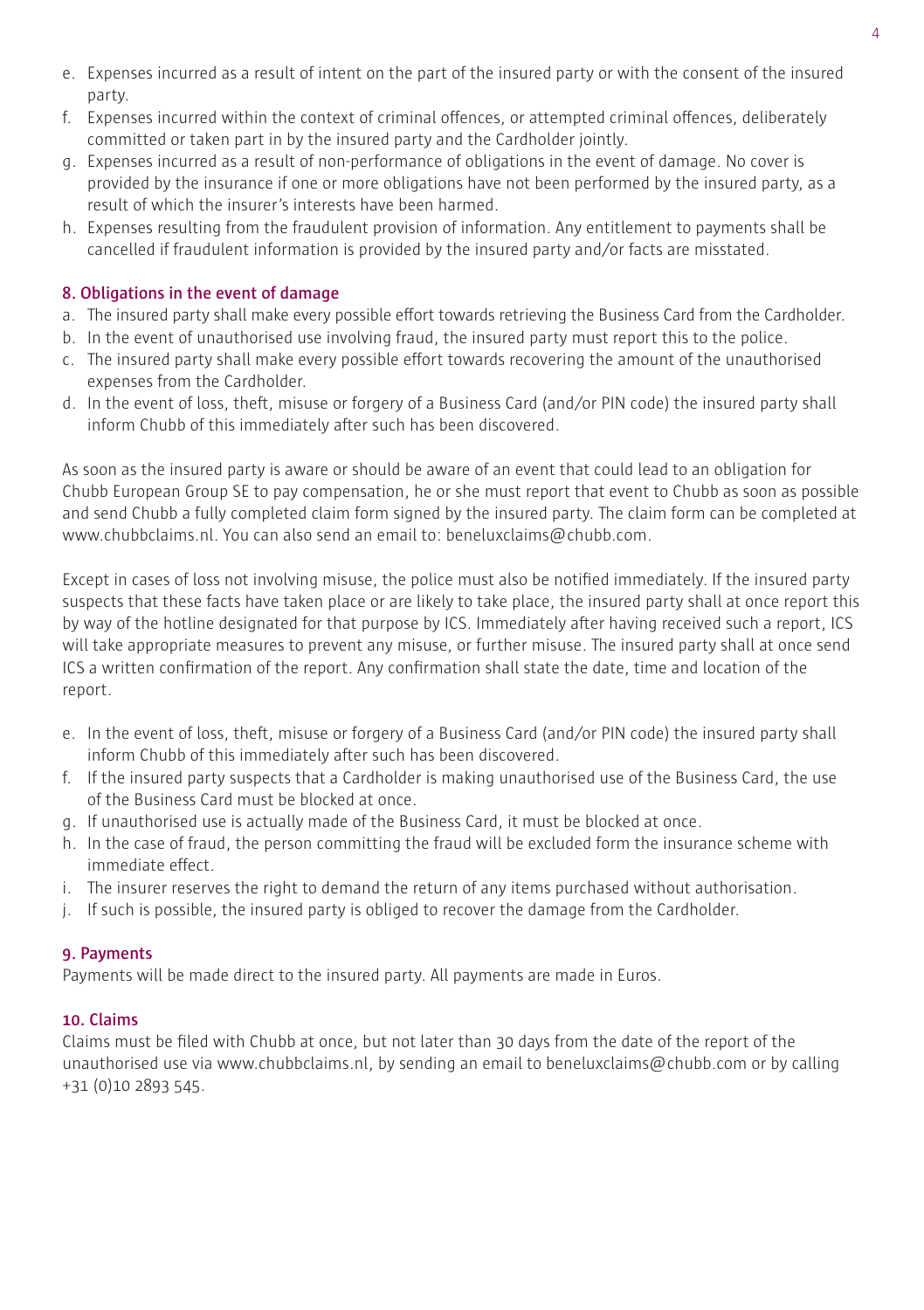# **11. Sanction clause**

The (re)insurer shall not provide cover or pay benefits or compensation or any other benefit if the (re)insurer (or its parent company, direct or indirect holding company of the (re)insurer) is thereby exposed to fines or restrictions (including extraterritorial sanctions or restrictions to the extent that they do not conflict with the law applicable to the (re)insurer), which arise from trade and economic sanction, legislation or regulation.

# **Applicable law**

The English translation has no legal force and is provided to the customer for convenience only. The conditions in the Dutch language shall be binding and prevail in all respects. The law of The Netherlands shall apply.